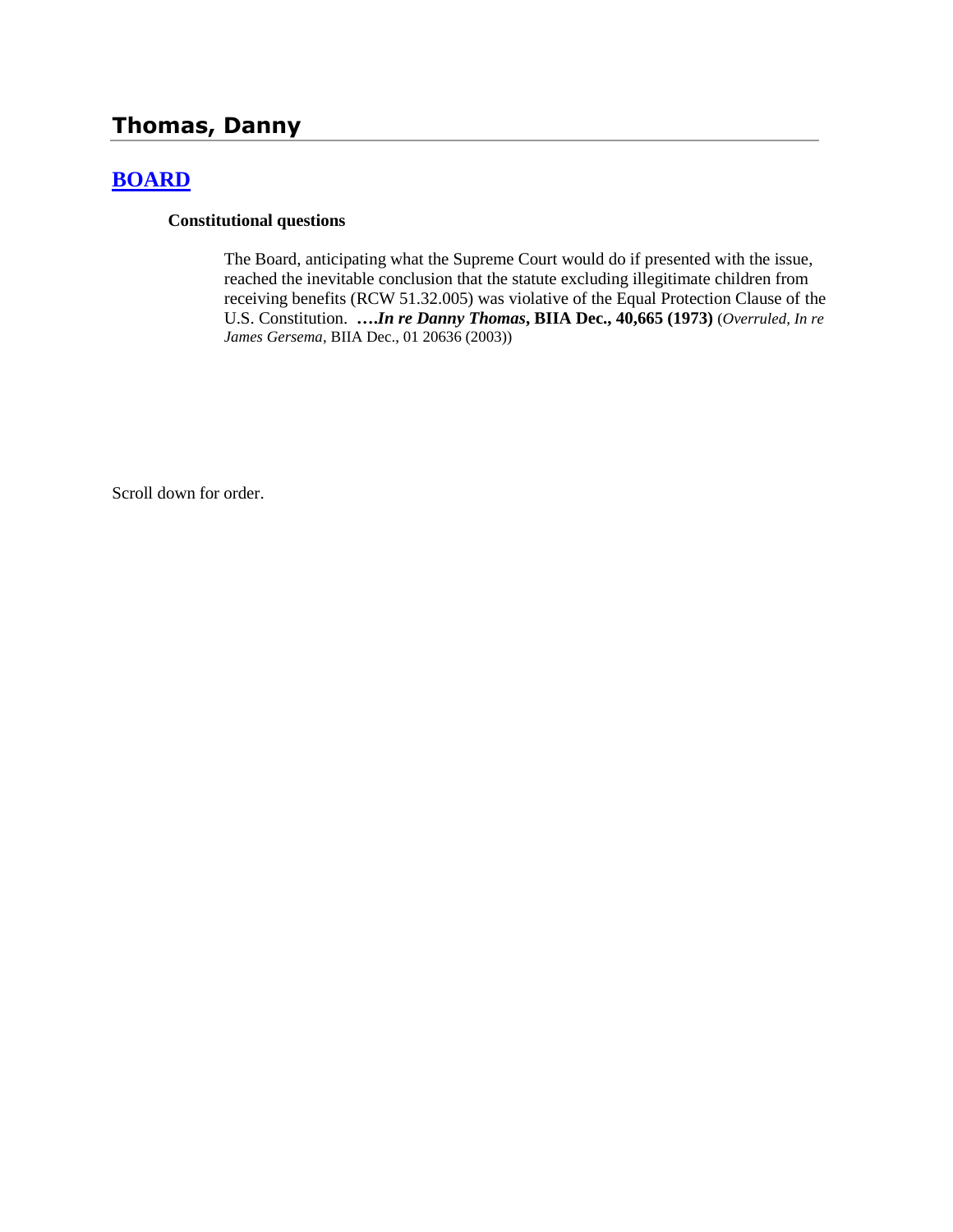### **BEFORE THE BOARD OF INDUSTRIAL INSURANCE APPEALS STATE OF WASHINGTON**

**)**

# **IN RE: DANNY B. THOMAS ) DOCKET NO. 40,665**

**CLAIM NO. F665013 ) DECISION AND ORDER**

APPEARANCES:

Claimant, Danny B. Thomas, by Gary F. Bass

Employer, Tobin-Camus, None (In attendance: Russell A. Murphy, Capitol safety council)

Department of Labor and Industries, by The Attorney General, per Richard R. Roth and James S. Kallmer, Assistants

This is an appeal filed by the claimant on March 28, 1972, from a letter of the Department of Labor and Industries dated November 23, 1971, and time loss orders issued by the Department of Labor and Industries on February 25, 1972, and March 27, 1972, which failed and refused to pay the claimant additional time loss compensation for wife and children. **REVERSED AND REMANDED IN PART; DISMISSED IN PART**.

## **DECISION**

Pursuant to RCW 51.52.104 and RCW 51.52.106, this matter is before the Board for review and decision on a timely Petition for Review filed by the Department of Labor and Industries to a Proposed Decision and Order issued by a hearing examiner for this Board on October 17, 1972, in which the orders of the Department were reversed in part and remanded and dismissed in part.

The Board has reviewed the evidentiary rulings of the hearing examiner and finds that no prejudicial error was committed and said rulings are hereby affirmed.

The issued presented by this appeal and the evidence presented by the parties are adequately set forth in our hearing examiner's Proposed Decision and Order. We are in accord with the examiner's disposition of the issues in this appeal and wish to direct ourselves only to the problem of the illegitimate child and its relationship to the enumerated provisions of our Workmen's Compensation Act.

We have carefully reviewed the Department's basic objection as set forth in its Petition for Review. It is the Department's position that any relaxation in the time honored treatment of illegitimate children will place an onerous burden on the Department and employers of this state in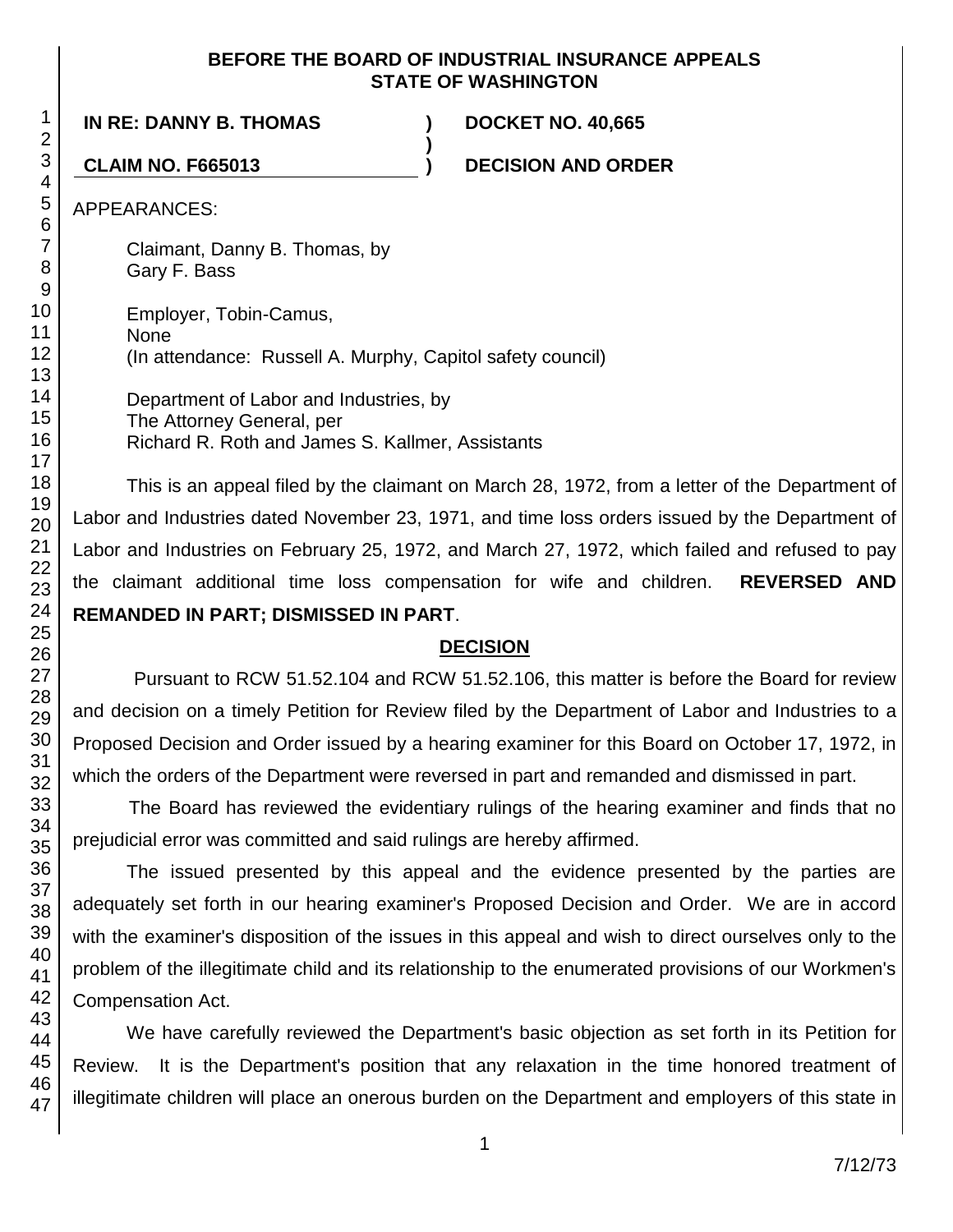protecting themselves against the spurious claims of workmen who, seeking additional time-loss compensation, will hasten to acknowledge numerous illegitimate children as their progeny. Assuming that such a burden might exist, we believe that our Supreme Court, when presented with the issue, will protect the welfare of the illegitimate child.

The issue in this appeal, restated, requires a determination of the right of Carol Ann Thomas, an illegitimate child, to benefits under the Workmen's Compensation Act of this state in view of the definition of the term "child" as contained in RCW 51.32.005. That statute, as it existed at the time of the claimant's injury, read as follows:

> "The term 'child' whenever used in this chapter means every natural born child, posthumous child, stepchild, child legally adopted prior to the injury, and illegitimate child legitimated prior to the injury, all while under the age of eighteen years and over the age of eighteen years if the child is a dependent invalid child."

We believe that statute to be in derogation of the Fourteenth Amendment to the Constitution of the United States in that it denies to illegitimate children equal protection of the law. Further, we believe that even if a constitutional question were not involved, the recent development of the law with regard to illegitimate children in this state as revealed by our Supreme Court would strike down the language of RCW 51.32.005 as it pertains to illegitimate children on the basis of "common sense humanity."

At common law, an illegitimate child was said to be filius nullius -- the child of nobody. 38 ALR 3d 615. His legal rights as a human being were indeed limited. The common law made no provision for the legitimating of the illegitimate child, but the power of legislatures to provide for the legitimating of such children has long been recognized. 10 Am. Jur. 2d 876. In Washington, RCW 26.04.069 provides:

> "Illegitimate children become legitimated by the subsequent marriage of their parents with each other."

Some states view legitimation statutes as being in derogation of the common law, and thus to be strictly construed. Washington views such statutes as remedial. Wasmund v. Wasmund, 90 Wash. 274. The early development of the law with regard to the rights of illegitimate children was heavily concerned with the problems of inheritance. RCW 11.02.005 defines "issue" as including "all of the lawful lineal descendants of the ancestor, all lawfully adopted children, and illegitimates as specified in RCW 11.04.081." That latter statute states: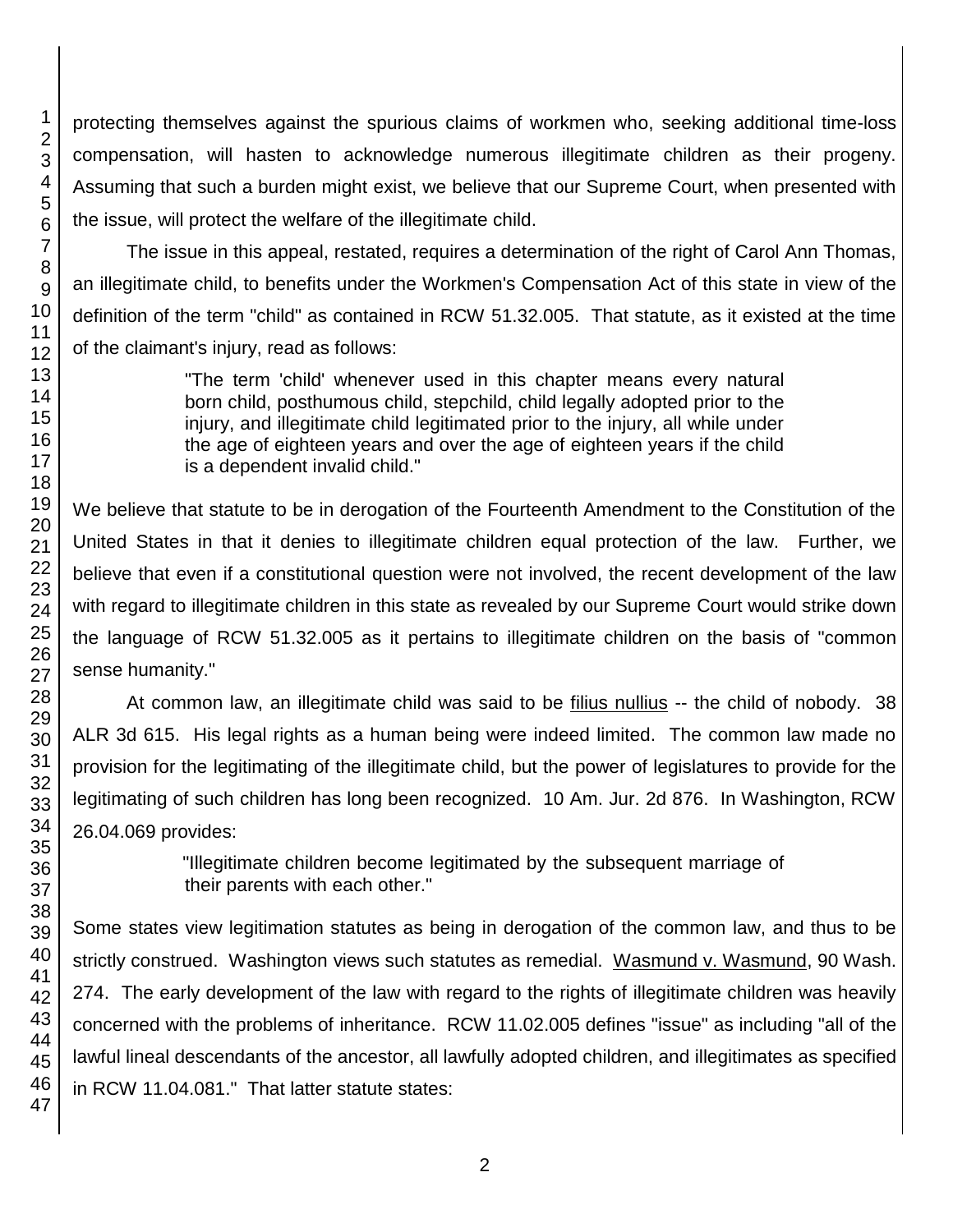"When the parents of an illegitimate child shall marry subsequent to his birth, or the father shall acknowledge said child in writing, such child shall be deemed to have been made the legitimate child of both of the parents for the purposes of intestate succession."

The foregoing language, as contained in RCW 11.04.081, was enacted in 1965 and became effective July 1, 1967. Prior to that, the former statute, RCW 11.04.080, provided:

> "Every illegitimate child shall be considered as an heir of the person who has in any written document, signed in the presence of a competent witness [emphasis added], acknowledged himself to be the father of such child."

The latter statute was interpreted by the Supreme Court in the case of In re Baker's Estate, 49 Wn. 2d 609 (1956). In that case, an illegitimate child was attempting to inherit from her putative father under the provisions of the statute just mentioned. She presented as evidence some 30 letters and postcards in which the deceased putative father had referred to the child as his daughter and of himself as her father. Although in an older case the Supreme Court stated that such statutes are remedial, in this case it indicated that the statute had to be strictly construed and any written document designed to bring an illegitimate child within the gamut of the statute had to be "signed in the presence of a competent witness." This decision of the Supreme Court apparently prompted the legislature to relax the requirement, for it deleted the requirement of a witness in RCW 11.04.081, which became effective July 1, 1967.

With regard to workmen's compensation statutes, illegitimate children have generally not been included within the term "child," when defining death beneficiaries, unless explicit language has been sued. 58 Am. Jur. 695. On its face, the Washington statute leaves no doubt the term "child" includes an illegitimate child, if legitimated prior to the injury involved in the claim. However, courts appear to be spending more time considering the rights of the illegitimate child as a human being. Schmoll v. Creecy, 54 N.J. 194 (1969), 38 ALR 3d 605, concerned the right of illegitimate children to recover damages for the wrongful death of their father. The lower court held that illegitimate children could not recover damages despite their dependency upon their father. The New Jersey Supreme Court reversed, holding that the injury sustained by the illegitimate children was indistinguishable from the injury that they would have sustained had they been born in wedlock, and thus it would be a denial of equal protection to refuse them a remedy available to legitimate children, citing Levy v. Louisiana, 391 U.S. 68 (1968), and Glona v. American Guarantee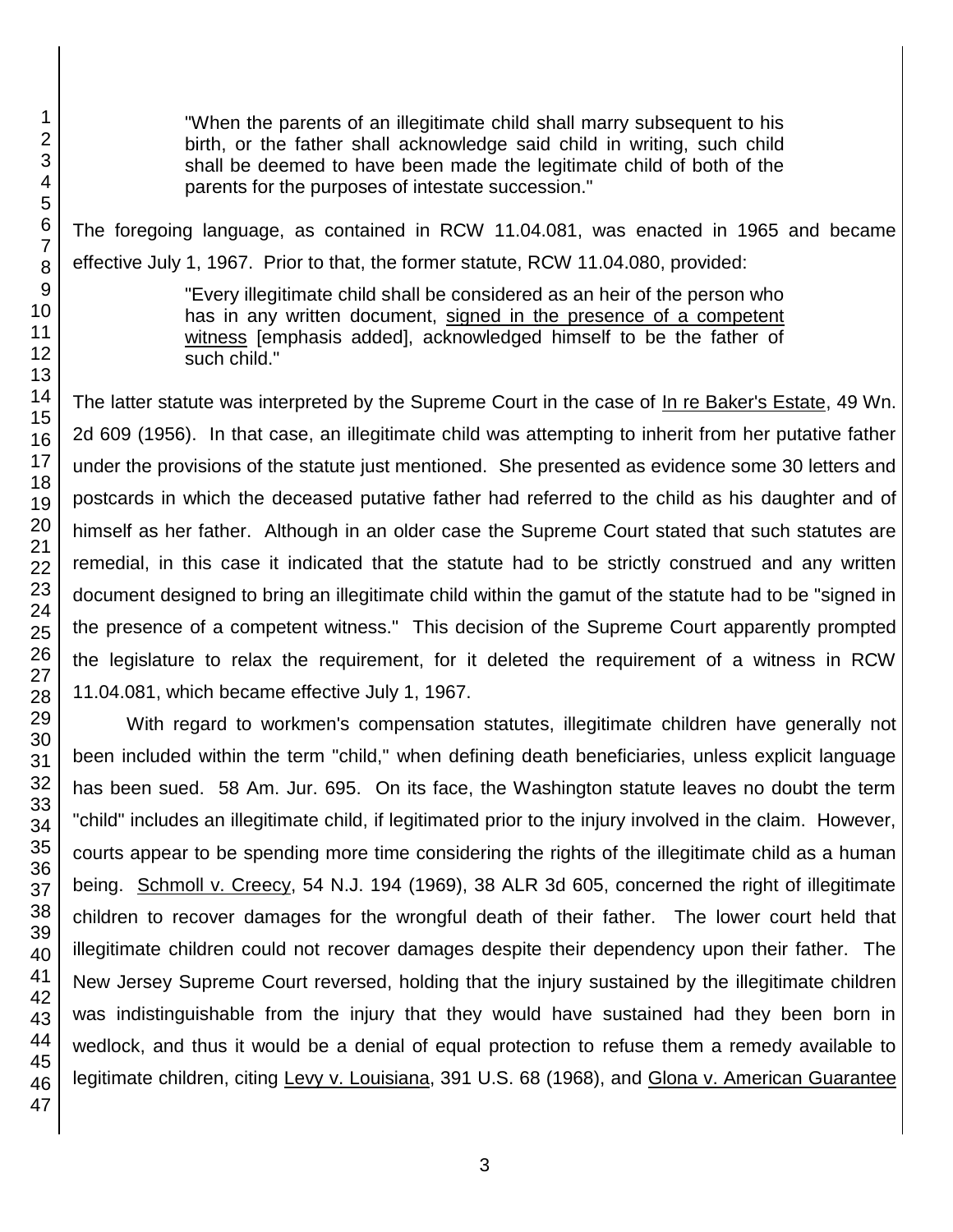& Liability Insurance Company, 391 U.S. 73 (1968). Both of the foregoing cases involved the law of Louisiana. In Levy, illegitimate children sought to recover for wrongful death of their mother, and in Glona, a mother sought to recover for the wrongful death of her illegitimate child. The state court had construed the wrongful death statute to protect only a legitimate child and the mother of a legitimate child. The Supreme Court held that, so construed, the statute would deny equal protection of the law.

Of special interest is the decision of our own Supreme Court in Armijo v. Wesselius, 73 Wn. 2d 716 (1968, which was decided three weeks before the decisions in Levy and Glona were handed down. Our court in construing the wrongful death statute of this state so as to include illegitimate as well as legitimate children within the term "child or children," stated that a very persuasive argument could be made that a contrary decision would deny the illegitimate child the equal protection of the law under the Fourteenth Amendment of the Constitution of the United States. The Armijo case is of interest since it is one of first impression as to the scope of the words "child or children" in this state's wrongful death statute, RCW 4.20.020. Our wrongful death statute makes no mention of illegitimate children, so the question becomes whether or not the words "child or children" are qualified sub silentio by the word "legitimate." The court's statement is of interest:

> "In our judgment, the words 'child or children' in RCW 4.20.020 should be construed to include illegitimate as well as legitimate children of deceased parents. No overtones of Victorian or other notions of provincial morality have been noted or implied by legislative enactment and revision of the wrongful death act, and it is but commonsense humanity to conclude that a statute which provides the 'child or children' of a decedent with a remedy for lost support encompasses all natural or adopted children of the decedent who were dependent upon him regardless of their legitimacy." (Emphasis by the court)

Our Supreme Court in the Armijo case calls attention to the case of Peerless Pacific Company v. Burckhard, 90 Wash. 221 (1916) cited as having stated that the words "child or children" when used in statutes will be considered to mean "legitimate child or children." Of that case, the present court states that the Peerless case can no longer be said to support such a broad proposition, if it ever could, and that the Peerless case has never been relied upon or even cited by the court in any other decision interpreting the words "child or children," and refers to the Peerless case as "simply one of those proverbial derelicts floating on the sea of the law, and should be treated accordingly."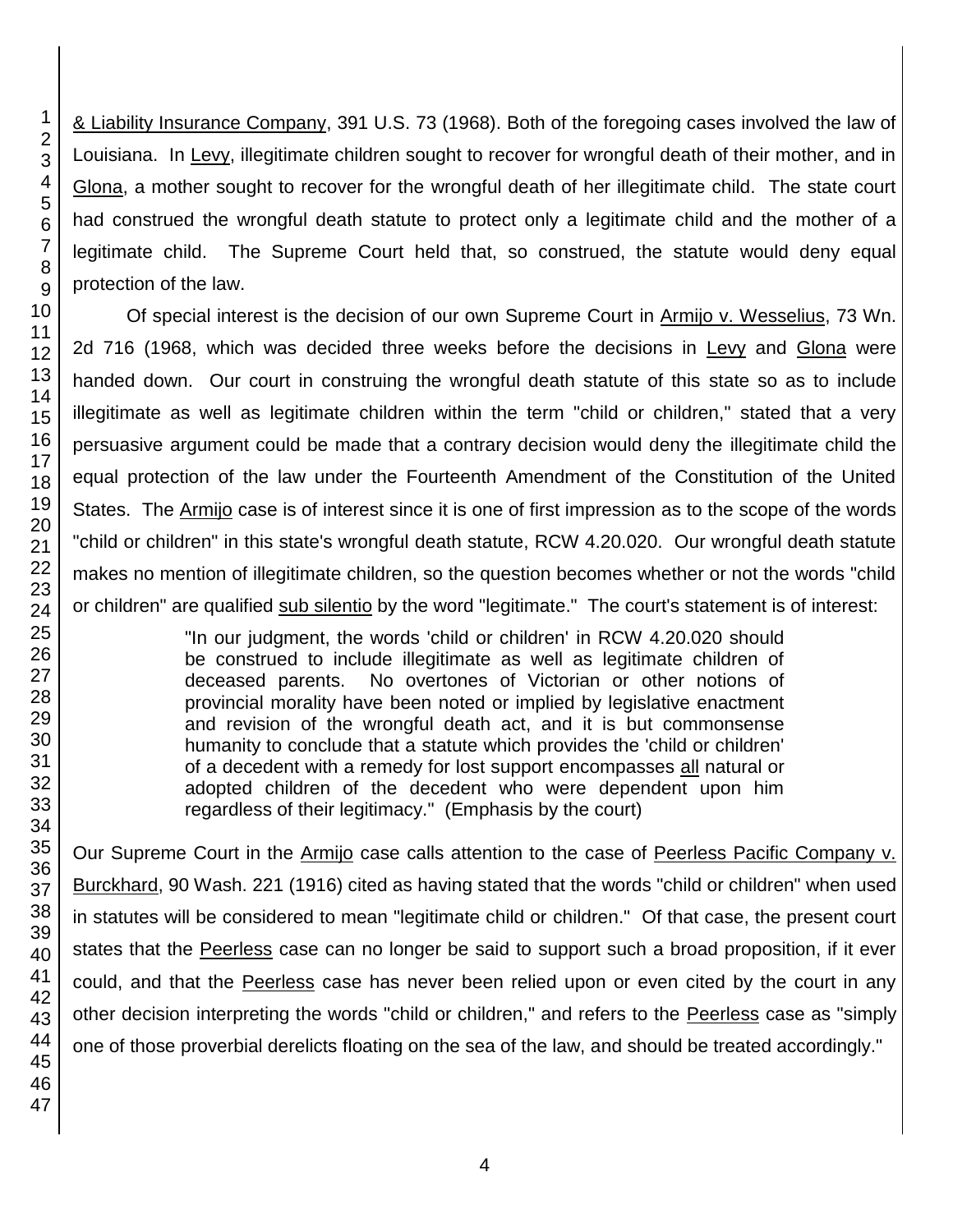The court in the Armijo case recognizes that its decision is contrary to the majority of the cases in other jurisdictions, but points out that it is clearly in accord with a decisive current trend in legislative and decisional law which ignores legitimacy when creating or applying statutes designed to benefit children. The court further states that the reason for the trend is clear. Society is becoming progressively more aware that children deserve proper care, comfort, and protection, even if they are illegitimate. The burden of illegitimacy, states the court, in purely social relationships should be enough, without society adding unnecessarily to the burden with legal implications having to do with the care, health, and welfare of children. The court cites with approval an article entitled "Equal Protection for the Illegitimate," by H. Krause, 65 Mich. L. Rev. 477 (1967). That article deals with the implication of the Fourteenth Amendment as to equal protection of the law with regard to illegitimate children. Although citing with approval the present trend in the law, the court in the Armijo case found it unnecessary to confront the constitutional question.

There remains the problem of the illegitimate child in the interpretation of statutes involving workmen's compensation. The most recent case in the field of workmen's compensation, cited by the examiner, that of Webber v. Aetna Casualty & Surety Company, decided by the Supreme Court of the United States on April 24, 1972, viewed in the light of our court's comments in Armijo, leads inevitably to the conclusion that the definition of "child" as set forth in RCW 51.32.005 violates the equal protection clause of the federal constitution.

In view of the foregoing, the issues in this appeal are disposed of in accord with the findings and conclusions hereinafter set forth.

#### **FINDINGS OF FACT**

The Board finds as follows:

1. On April 3, 1968, the claimant injured his right leg while walking down a hill, when his right knee, weakened by a previous injury, gave way suddenly and he fell. The injury occurred in the course of his employment with Tobin-Camus, a logging company, which employment was covered by the Workmen's Compensation Act of this state. On April 12, 1968, the Department of Labor and Industries received a report of accident from the claimant setting forth the injury which occurred on April 3, 1968. The claim was accepted and assigned No. F-665013. On November 23, 1971, the Department wrote a letter to the claimant, explaining that the Department considered claimant to be entitled to compensation solely as a single man. This letter could be treated as a Department order for purposes of appeal. On February 25, 1972, a time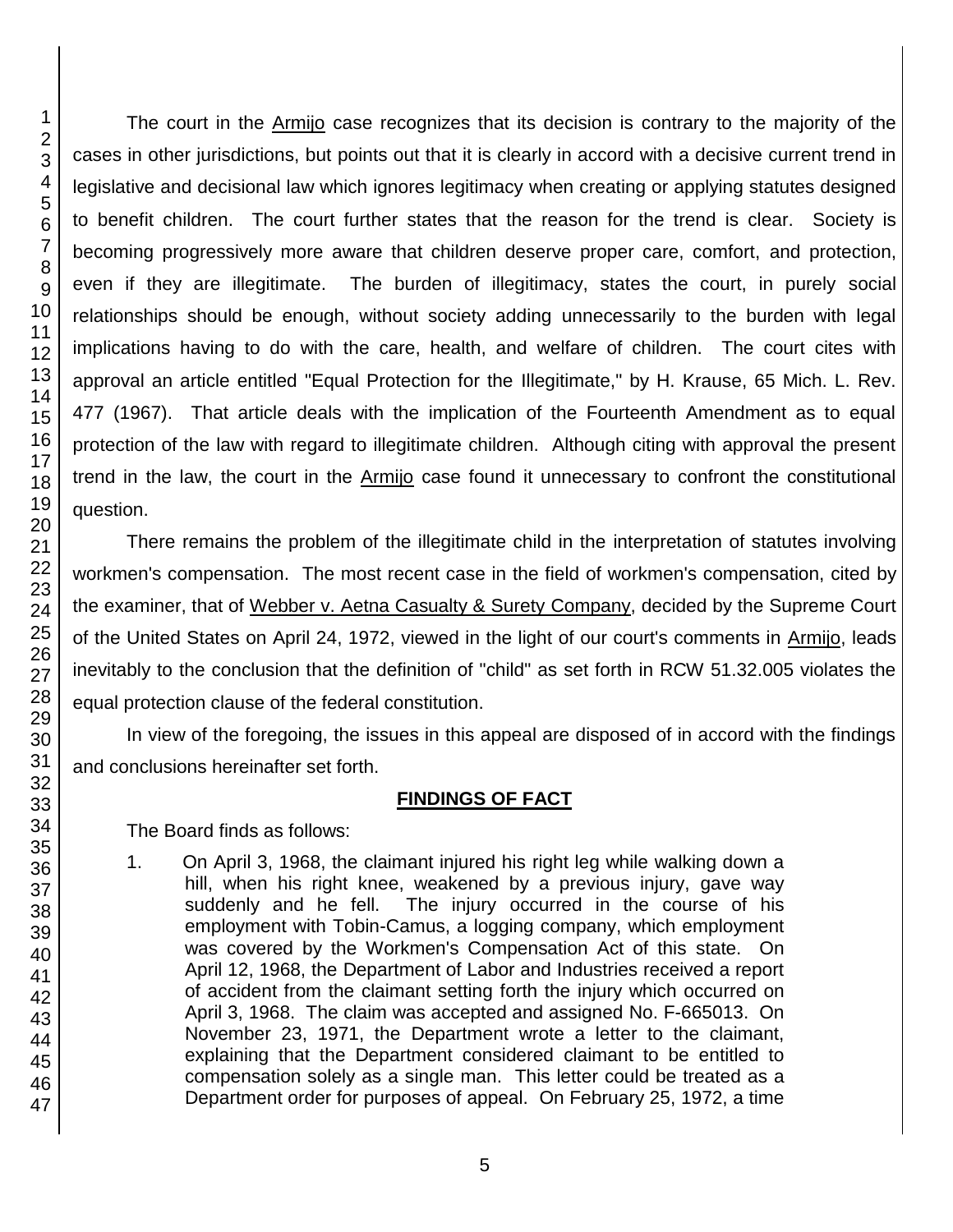loss order was issued, authorizing payment to claimant of compensation for temporary total disability for a period of one month commencing February 16, 1972, which order compensated claimant solely as a single workman without dependents. A similar order was issued March 27, 1972, covering the period of one month, starting March 16, 1972. On March 28, 1972, the claimant filed his notice of appeal from that order to the Board of Industrial Insurance Appeals, which granted the appeal by order dated April 20, 1972.

- 2. Appellate proceedings were conducted before the Board of Industrial Insurance Appeals and on October 17, 1972, a hearing examiner for this Board entered a Proposed Decision and Order in connection with this appeal. Thereafter, within the period of time provided by law, a Petition for Review was filed and the case referred to the Board for review as provided by RCW 51.52.106.
- 3. At the time of claimant's industrial injury of April 3, 1968, he was an unmarried man who had one child, Carol Ann Thomas, born March 19, 1966, whom he was supporting but who was not in his custody.
- 4. On April 3, 1968, Carol Ann Thomas was in the custody of Georgina Olebar, her natural mother, who was then living separate and apart from the claimant. The claimant had previously orally acknowledged paternity of said child. Claimant later on October 4, 1971, executed a notarized document entitled "Acknowledgement of Paternity and Agreement to Support," by which claimant acknowledged paternity and his obligation to support Carol Ann Thomas.
- 5. On August 15, 1970, claimant married Celia Florence Stenson, and undertook the support of her two children by a prior marriage.
- 6. As of February 25, 1972, and March 27, 1972, the claimant was temporarily totally disabled by reason of his industrial injury of April 3, 1968.

## **CONCLUSIONS OF LAW**

The Board concludes as follows:

- 1. The Board has jurisdiction of the parties and subject matter of this appeal.
- 2. For the period of time covered by the orders of the Department of Labor and Industries dated February 25, 1972, and March 27, 1972, the claimant was entitled to time loss compensation as a single man. In addition, the Department of Labor and Industries was under requirement of law to pay the sum of \$23 per month as and for the support of Carol Ann Thomas, child of the claimant, commencing as of February 16, 1972. Such payments to be made to Georgina Olebar, the natural mother of Carol Ann Thomas.